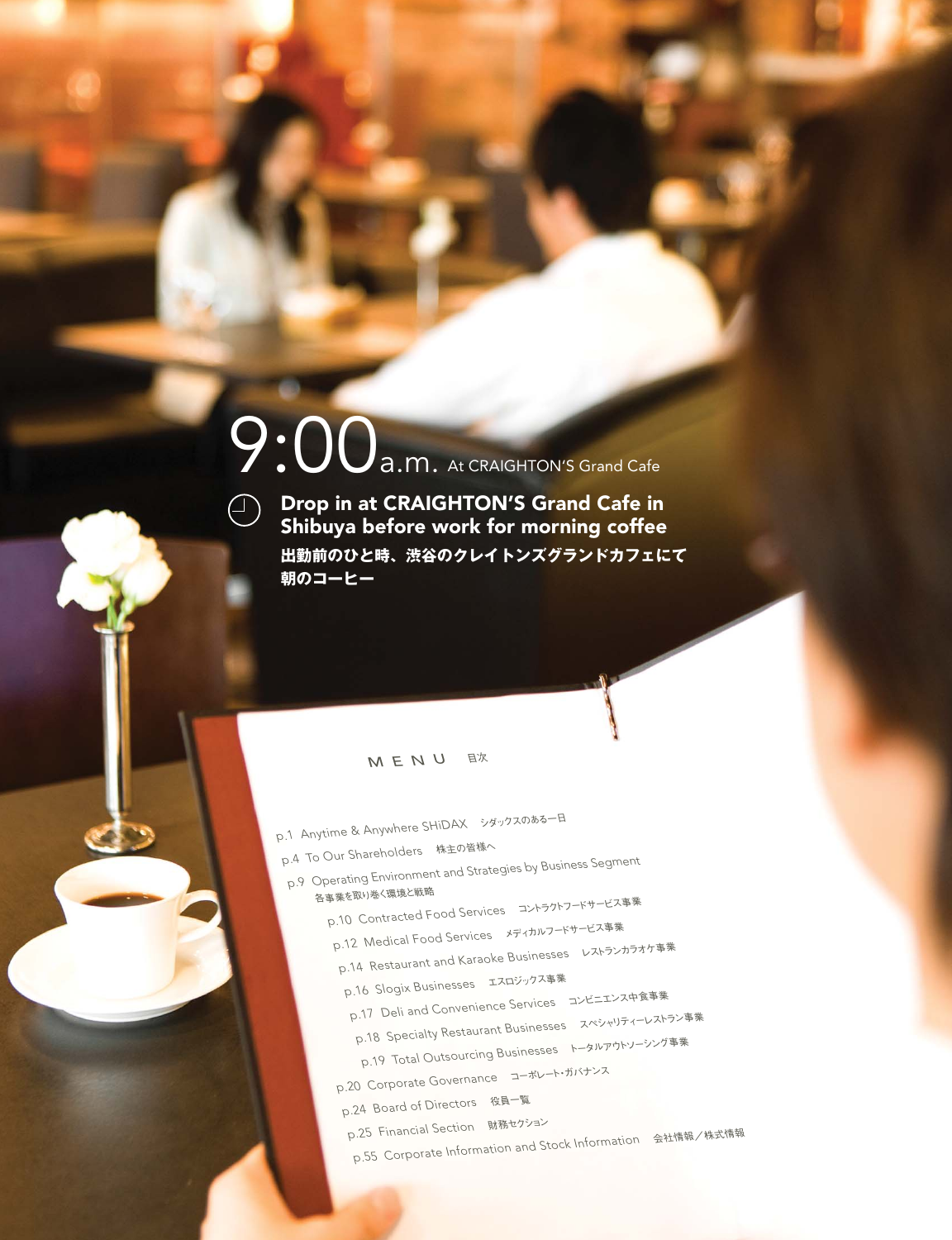#### PROFILE

SHiDAX Corporation has been established as the sole parent company of SHiDAX Food Service Corporation and SHiDAX Community Corporation. In accordance with its corporate philosophy of "Creating Health," SHiDAX provides a high-quality food service to meet the needs of people seeking value along with a comfortable, healthy lifestyle, and a society that demands a wealth of value. This philosophy is based on the concept of "Mother Food," food that is born from Mother Earth, harvested from the abundant riches of the land and sea and provided to all of our customers with the same heart and soul that makes a mother's cooking.

SHiDAX's quality management is based on bulk purchasing of high-quality foodstuffs to ensure safety and peace of mind. The SHiDAX Group earnestly pursues the food business, aiming to be a "comprehensive food service company" that provides meals for schools and offices, hospitals, entertainment restaurants, and eating places both in Japan and overseas. The Group has also included as a consolidated subsidiary DAISHINTO Inc., which is engaged in a wide range of business activities including automobile maintenance, and the management, operation, security and cleaning of various facilities. Through such additions, the Group also seeks to become a "comprehensive service company group," providing a wide range of services for society that includes food-related services along with food.

While adhering to this business philosophy, SHiDAX responds swiftly to the rapid changes in the business environment, seeking to enhance the corporate value of the Group through optimal allocation of available management resources.

当社は、シダックスフードサービス株式会社とシダックス・コ ミュニティー株式会社の共同完全親会社として設立されました。 「健康を創る」の経営理念のもと、マザーフード(母なる地球が育 んだ豊かな大地と海の恵みを、全てのお客様に母親のように真心を 込めてお届けすること)の概念をベースに、健康で快適な生活を願 う人々の声、豊かさの価値を求める社会のニーズに対し、食を通じ 高い品質のサービスを提供しています。また、安心・安全を第一に、 品質の高い食材を一括仕入れすることによるクオリティー管理をし ています。

シダックスグループは、学校給食からオフィスでの食事、病院給 食、エンターテイメントレストラン、国内外レストランなどのあら ゆる場所で食事を提供する「総合フードサービス企業」を目指し、 食を中心とした事業に真摯に取り組んできました。さらに、自家用 車管理や施設の管理業務・警備・清掃などを幅広く手がける大新東 株式会社を連結子会社としたことにより、食を中心としたサービス 業態から食も含めた社会サービス全般を手がける「総合サービス企 業グループ」を目指していきます。

このように、経営の基本理念を徹底させながら、激しく変化する 経営環境を迅速にとらえ、持ちうる経営資源を最適に配置すること でグループ企業価値の向上を目指しています。

## Anytime & Anywhere SHiDAX

 $12:00$ <sub>p.m.</sub>

**おいしい食事で、「健康を創る」サポートを** Building health through delicious meals





SHiDAX is providing meal services attuned to the needs of facilities and customers at schools, companies and hospitals. We ensure supply of top-quality services through such initiatives as our "Metabo Program," which serves as a countermeasure to rising concerns about obesity, and "Mother Food Menu Fair" using select ingredients.

学校や社員食堂、病院で施設やお客様のニーズに沿っ た給食サービスを提供しています。メタボリックシン ドローム対策"さよならメタボ"プログラムや、こ だわりの食材を使用した「マザーフードメニューフェ ア」の実施など、質の高い様々なサービスをご提供し ています。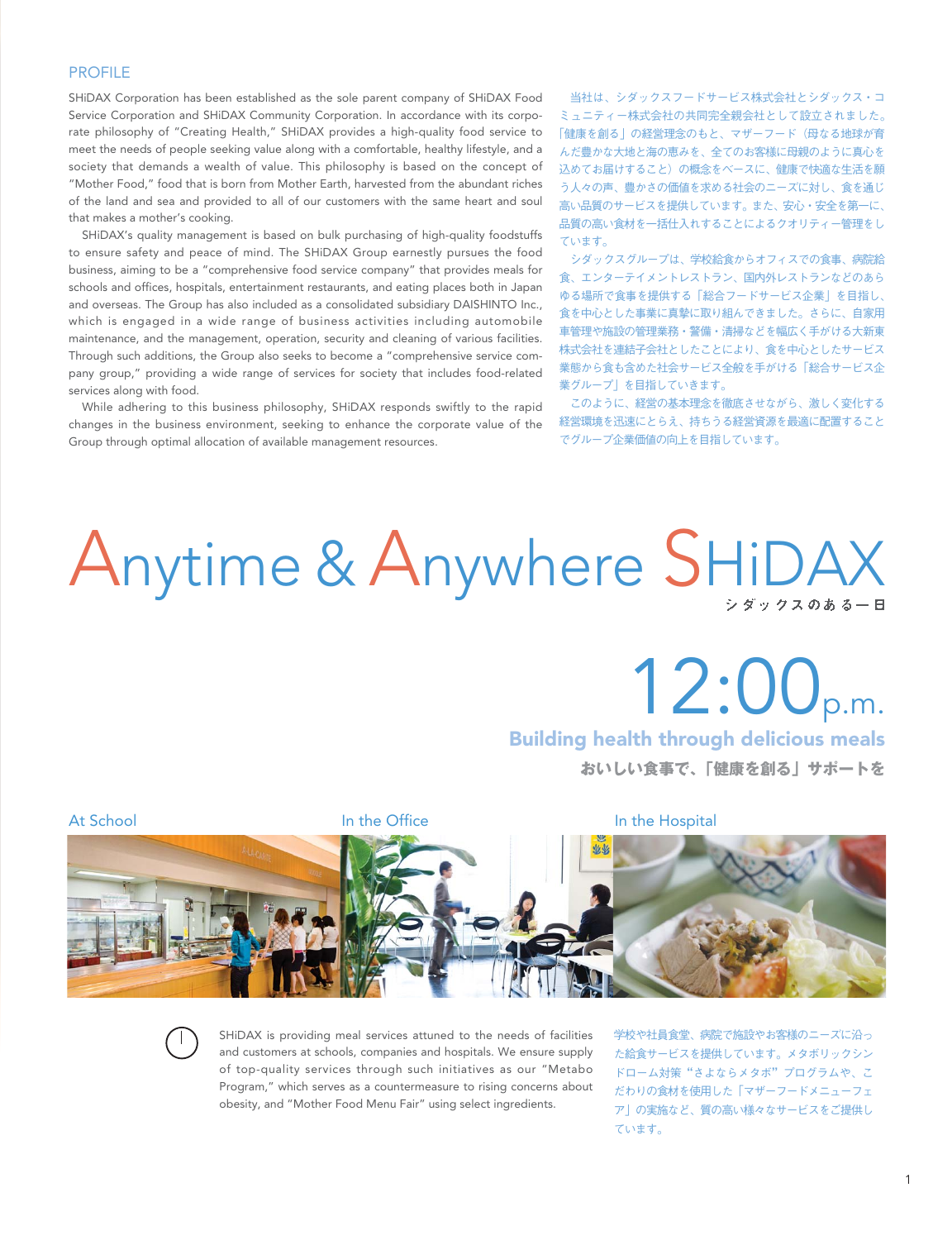

### Enjoy a convivial atmosphere in the library…

**気持ちよくご利用していただくために**



We are changing the face of book-borrowing at public libraries, starting with cross-counter borrowing, reservations and other procedures. In addition to boosting basic etiquette of staff and enhancing proper library procedures, we are helping to build libraries that are appreciated and well used by local residents while fostering a service mentality that facilitates pleasant library usage for customers.

公営の図書館では、カウンターでの貸出業務、予約などの各種手続を中心 に書架の整理を行っています。図書館スタッフとしての基本的なマナー はもちろん、業務を正確にこなすだけでなく、利用者の皆様に気持ちよ く過していただけるようなサービスマインドも大切にしながら、地域の 皆様に愛され親しんでいただける図書館づくりを目指しています。

Safe and comfortable transport utilizing professional driving technologies and the best possible customer service

**プロフェッショナルの運転技術と接客マナーで 安全・快適な移動を**



The SHiDAX Group's vehicle maintenance services extend beyond straight driving businesses to provide customers with an array of inspirational services. In addition to driving technologies with attention to safety, we deploy motor service professionals with a combination of personal cultivation, sensitivity, education and etiquette.

シダックスグループの車両管理サービスは、単に運転業務を行うだけで なく、プロフェッショナルな運転士として、安全に配慮した運転技術は もちろん、豊かな人間性や行き届いた気配り、教養、マナーなどを兼ね 備え、お客様に感動のサービスを提供しています。